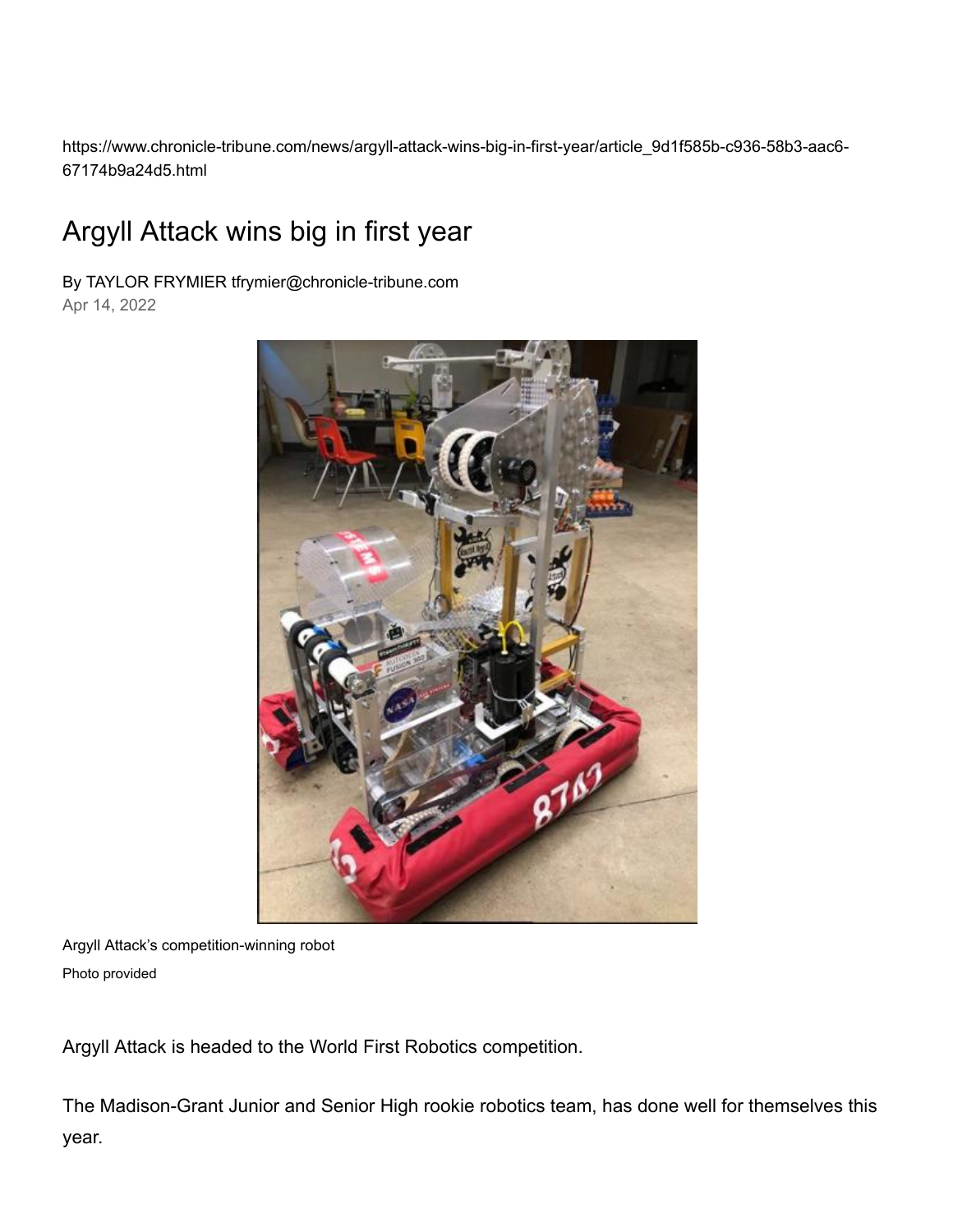Ranking 30th out of 52 teams after participating in two district competitions and earning the Highest Rookie Seed and Rookie All Star Award, the team has been invited to the First Robotics state championship at Rose-Hulman Institute of Technology this week (April 14-16) and the world competition in Houston, Texas next week (April 20-23).

The team is facing an unexpected challenge, however.

Since the team wasn't anticipating doing this well their first year, Argyll Attack's head coach Eric Cale said they did not raise the funds needed to participate in the coming events.

With just over \$2,000 left in their robotics account, they will need approximately \$11,000 more for registration, travel and lodging.

As a result, Argyll Attack is looking for local businesses to sponsor the team to help them achieve this goal.

When asked what benefit businesses would gain by sponsoring, Cale said that, much like NASCAR, they would place a sticker with the business' logo on the team's robot and on their t-shirts.

Additionally, they would be supporting a program that is teaching the students myriad life skills.

"This isn't just a club that does robots," Cale said. "They're learning business skills, how to be a part of a team, how to collaborate and communicate with each other, how to communicate with other teams and form a strategy… It's a lot of skills that will translate into the workplace."

Cale went on to say that the students learn how to use tools like metal-cutting band saws, drills, and other power tools, and many of the students learn engineering design using Fusion 360 computeraided design software.

Others have focused on learning programming, often from scratch, using command-based Java script, and a couple of students have even been learning graphic design to develop the teams logo as well as creating and implementing a marketing strategy.

Argyll Attack is a small team by comparison, with only 12 students to the typical 20 to 30.